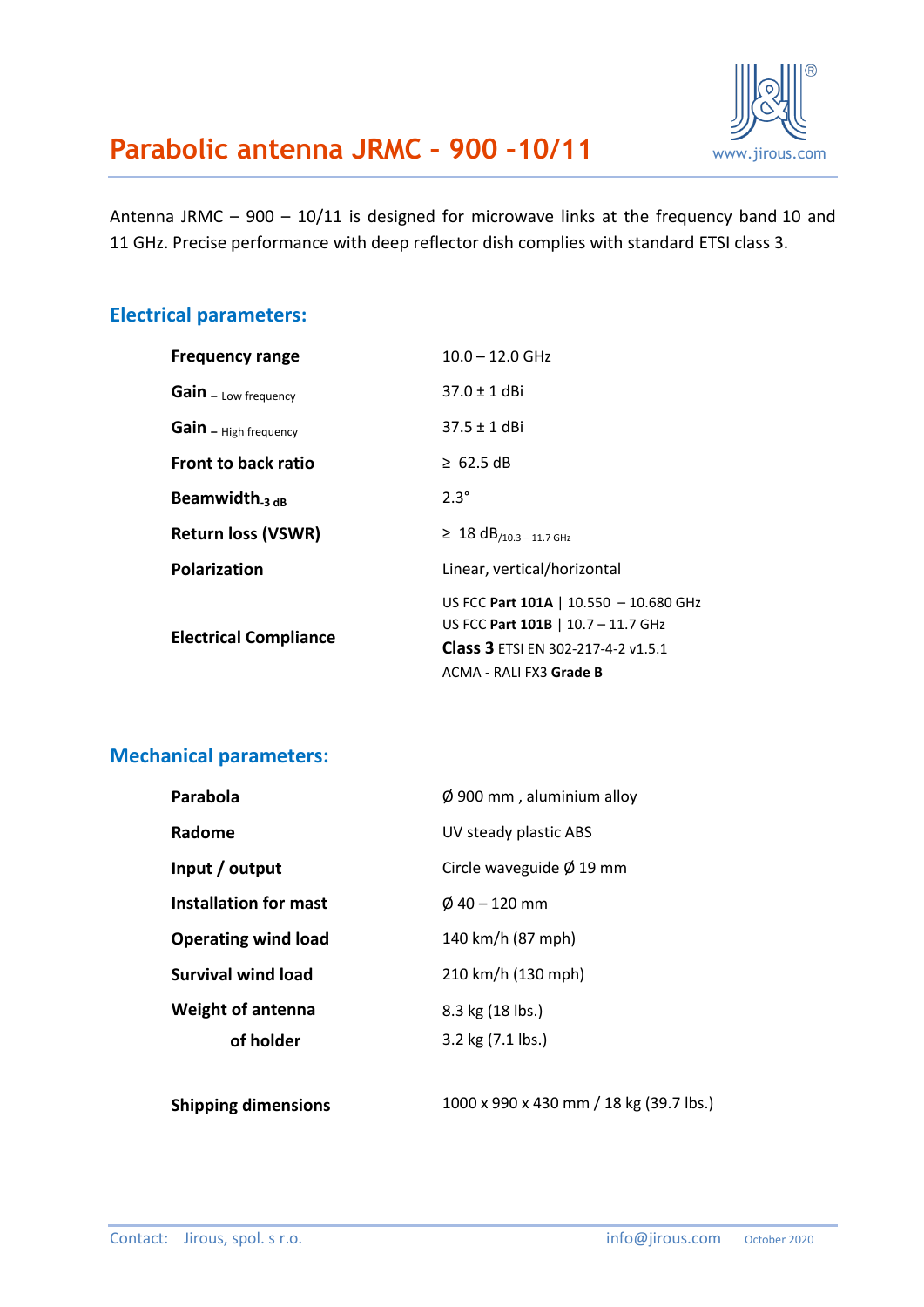

### **Usage:**

- deep parabola for better parameters
- **easy to assembly:** first the holder and then the antenna only by 2 screws
- **fine setting** elevation (of gradient) and azimuth  $\pm 20^{\circ}$
- extreme wind stability

The antenna is supplied with a holder that allows easy mounting on a mast. The holder can be installed separately on the mast. Subsequently, you can simply hang up the antenna with microwave unit into it. The holder allows precise adjustment in both directions. Ready for right and left side mounting.

In the areas with the expected occurrence of the strong winds mounting on the mast with minimal  $\phi$  70 mm is recommended.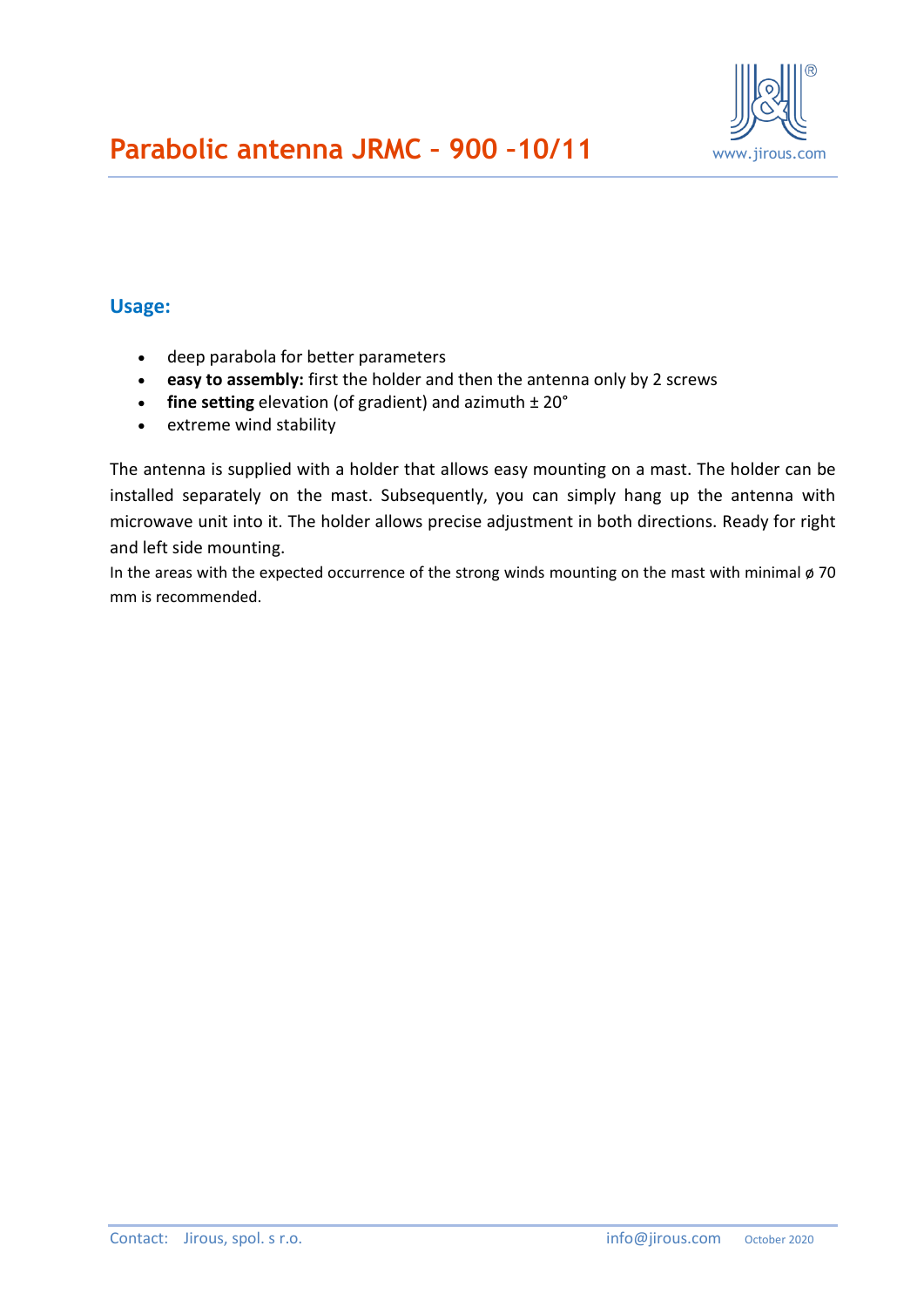

### **Measurement of radiation pattern:**

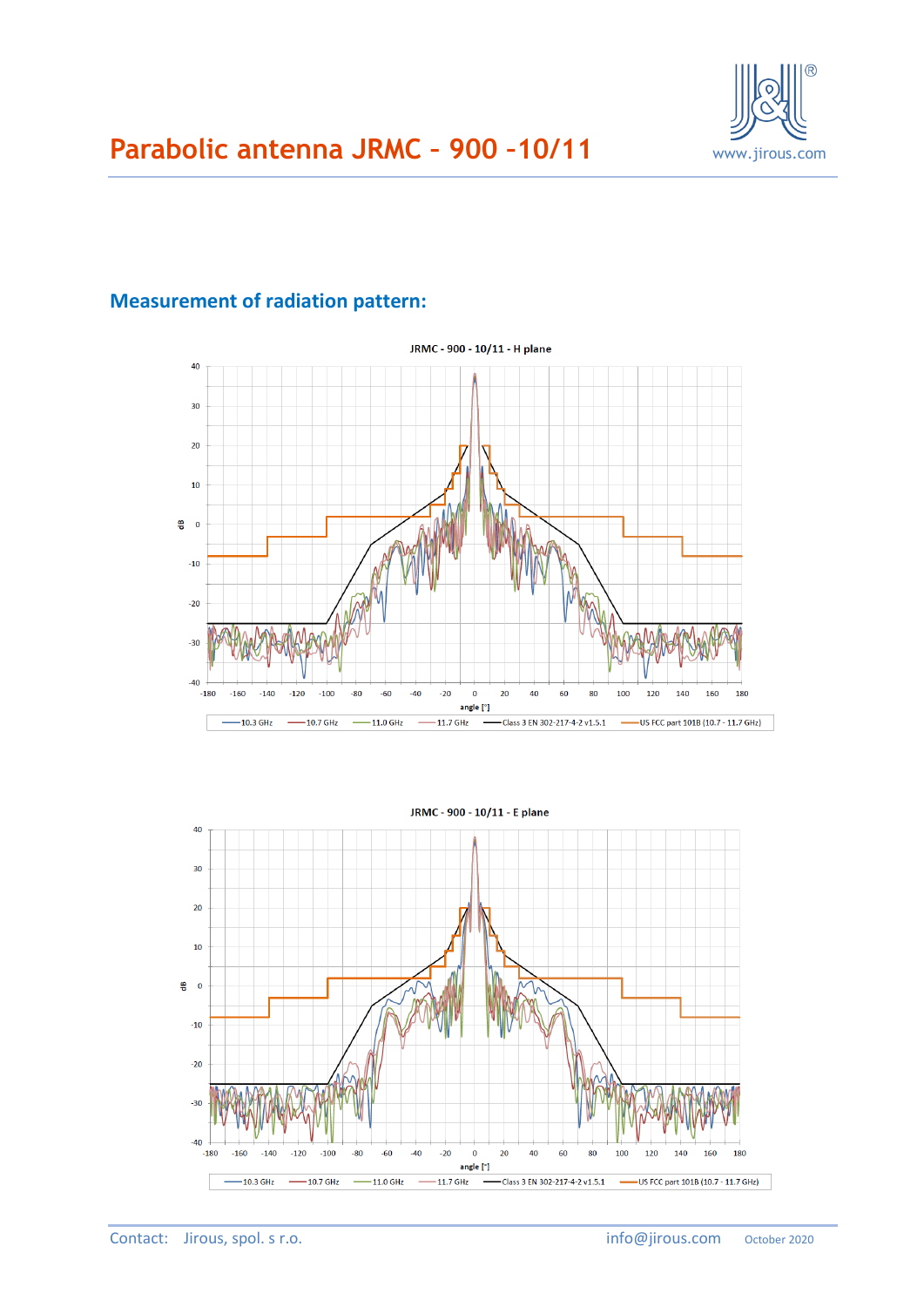

## **Outline:**